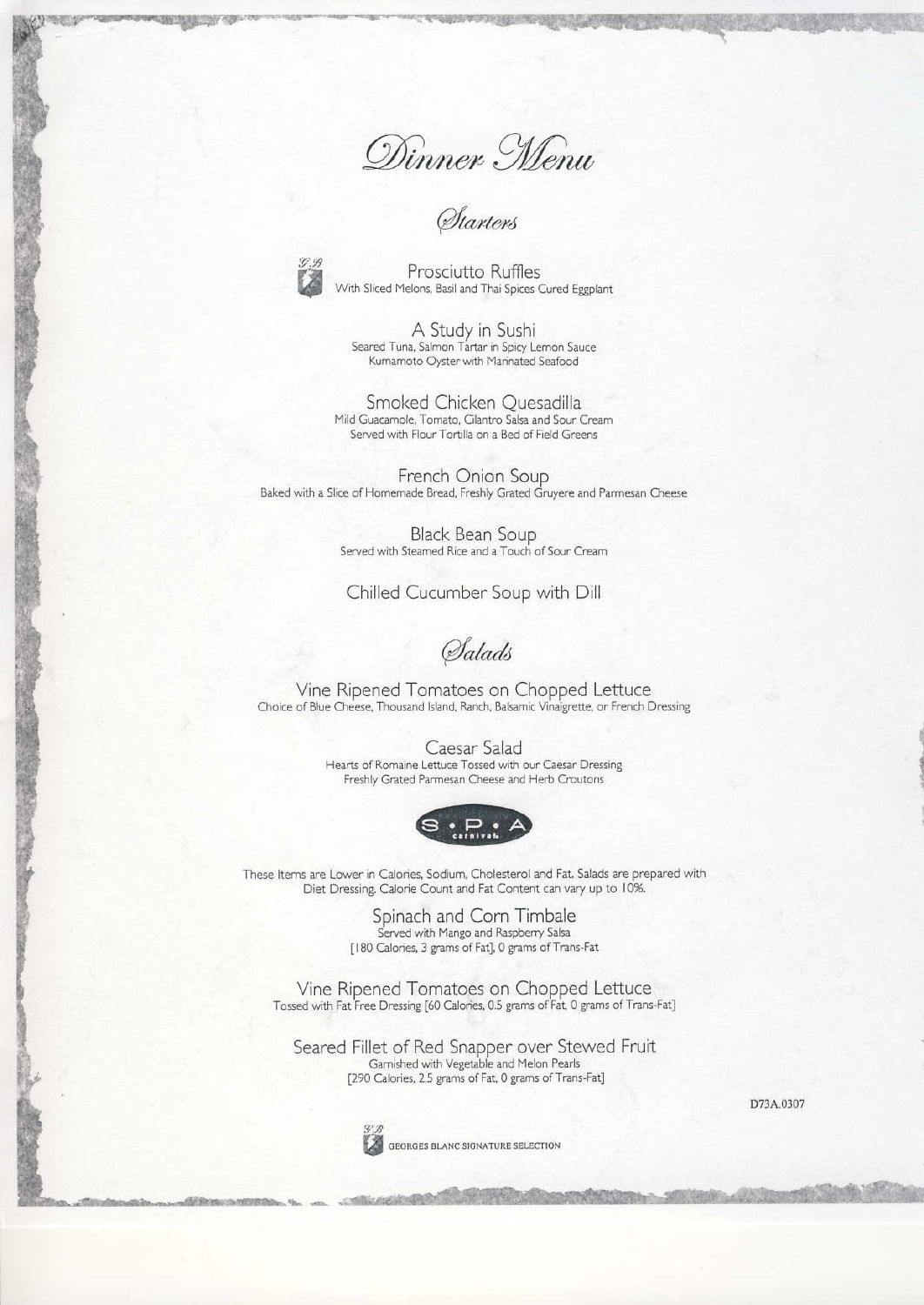

It is with special pride that we offer our guests the culinary masterpieces of French master chef Georges Blanc. We're honored that we are the only cruise line that can offer the unique recipes and guidance of this legendary master chef, restaurateur, wine connoisseur and bestselling cookbook author. Once you have savored the unparalleled creations of our signature chef - paired with superb wines chosen from his own collection- you will appreciate why Georges Blanc has achieved such international fame.

Main Courses

Penne Mariscos Italian Pasta, Tossed with Shrimp, Calamari and Scallops in a Tomato Cream Sauce (Also available as a Starter)

Seared Pike Perch Sun-dried Tomato Cream Roasted Cauliflower, Potato Basket with Ratatouille

Free Range Spring Chicken in Creamy Foie Gras Sauce<br>Braised in Duck Liver Sauce, Grilled Zucchini and Glazed Mushrooms, Basmati Rice

Jerked Pork Loin Slowly Roasted Center Cut Pork Loin, Marinated in Island Spices and Herbs<br>Black Bean Stew and Caramelized Plantain

Teriyaki Style Short Ribs from Aged Premium American Beef<br>Tender Carrots and Celery, Yukon Potato Mash

**Baked Herb Polenta** Vegetarian Entrée; Served with a Ragout of Domestic and Wild Mushrooms

Alternative Selections

Black Tiger Shrimp Cocktail with American Cocktail Sauce

Fresh Fruit Cocktail

Broiled Fillet of Fresh Pacific Salmon Served with Vegetables of the Day

Grilled Breast of Corn Fed Chicken Served with Vegetables of the Day

Premium Black Angus Jumbo Burger Served on a Freshly Baked Bun with Traditional Garnish and Golden Fries

> Grilled New York Sirloin Steak Served with Vegetables of the Day and Red Bliss Potatoes

Baked Idaho Potatoes, French Fries or Steamed White Rice

Assorted Steamed Vegetables

D73B. 0307



GEORGES BLANC SIGNATURE SELECTION